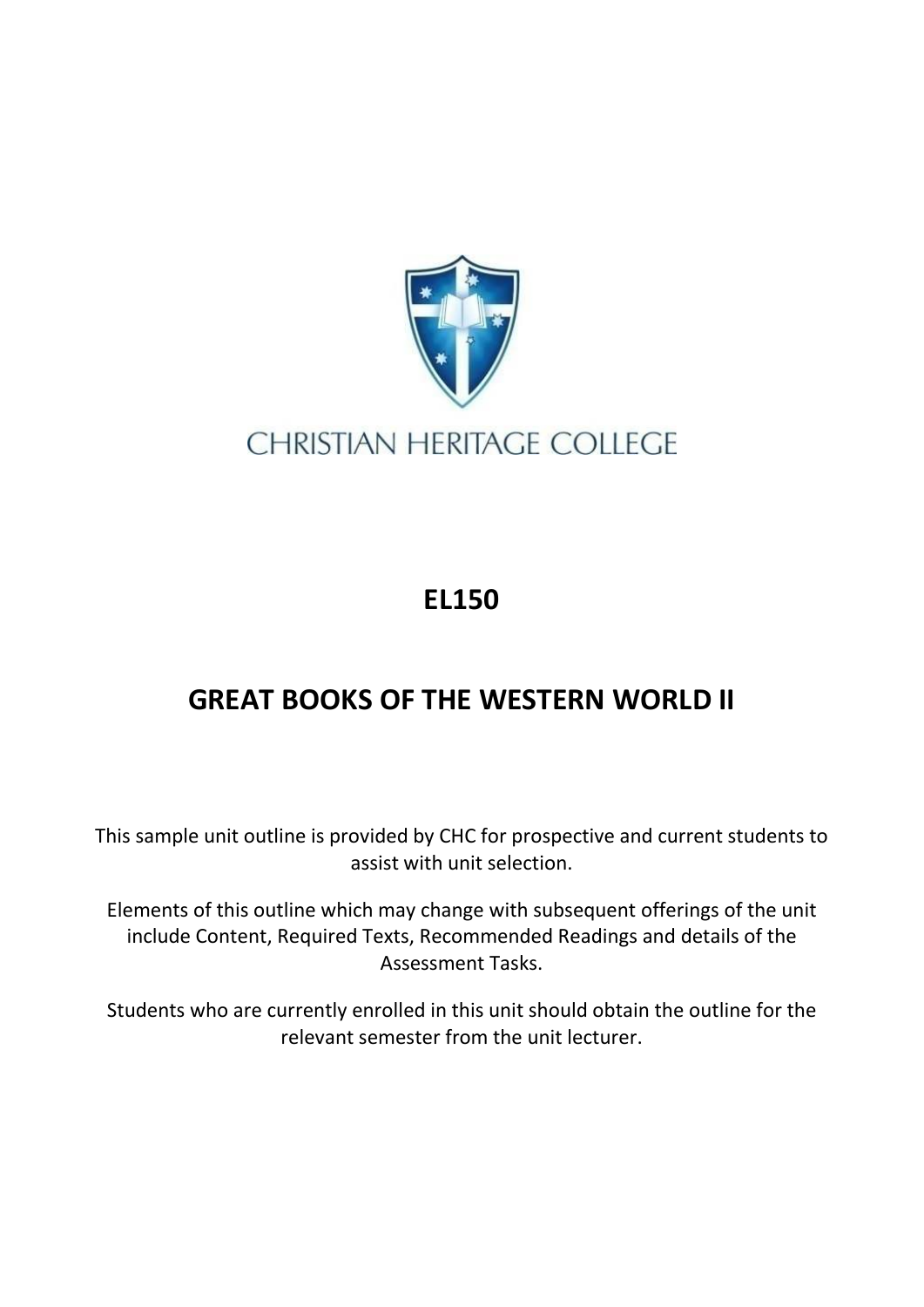| Unit code                                        | EL150                                                                                                                                                                                                                                                                                                                                                                                                                                                                                                                                                                                                                                                                                                                                                                                                                                                                                                                                                                                                                                                                                                                                         |  |  |  |
|--------------------------------------------------|-----------------------------------------------------------------------------------------------------------------------------------------------------------------------------------------------------------------------------------------------------------------------------------------------------------------------------------------------------------------------------------------------------------------------------------------------------------------------------------------------------------------------------------------------------------------------------------------------------------------------------------------------------------------------------------------------------------------------------------------------------------------------------------------------------------------------------------------------------------------------------------------------------------------------------------------------------------------------------------------------------------------------------------------------------------------------------------------------------------------------------------------------|--|--|--|
| Unit name                                        | Great Books of the Western World II                                                                                                                                                                                                                                                                                                                                                                                                                                                                                                                                                                                                                                                                                                                                                                                                                                                                                                                                                                                                                                                                                                           |  |  |  |
| <b>Associated higher</b><br>education awards     | <b>Bachelor of Education (Primary)</b><br><b>Bachelor of Education (Secondary)</b><br>Bachelor of Arts/Bachelor of Education (Secondary)                                                                                                                                                                                                                                                                                                                                                                                                                                                                                                                                                                                                                                                                                                                                                                                                                                                                                                                                                                                                      |  |  |  |
| <b>Duration</b>                                  | One semester                                                                                                                                                                                                                                                                                                                                                                                                                                                                                                                                                                                                                                                                                                                                                                                                                                                                                                                                                                                                                                                                                                                                  |  |  |  |
| Level                                            | Introductory                                                                                                                                                                                                                                                                                                                                                                                                                                                                                                                                                                                                                                                                                                                                                                                                                                                                                                                                                                                                                                                                                                                                  |  |  |  |
| Core/Elective                                    | Elective                                                                                                                                                                                                                                                                                                                                                                                                                                                                                                                                                                                                                                                                                                                                                                                                                                                                                                                                                                                                                                                                                                                                      |  |  |  |
| Weighting                                        | Unit credit points:<br>10<br>320<br>Course credit points:<br>Bachelor of Education (Primary)<br><b>Bachelor of Education (Secondary)</b><br>320<br>Bachelor of Arts/Bachelor of Education (Secondary)<br>320                                                                                                                                                                                                                                                                                                                                                                                                                                                                                                                                                                                                                                                                                                                                                                                                                                                                                                                                  |  |  |  |
| Delivery mode                                    | Face-to-face on-site                                                                                                                                                                                                                                                                                                                                                                                                                                                                                                                                                                                                                                                                                                                                                                                                                                                                                                                                                                                                                                                                                                                          |  |  |  |
| <b>Student workload</b>                          | Face-to-face on site<br>Contact hours<br>30 hours<br>120 hours<br>Reading, study and assignment preparation<br>150 hours<br><b>TOTAL</b>                                                                                                                                                                                                                                                                                                                                                                                                                                                                                                                                                                                                                                                                                                                                                                                                                                                                                                                                                                                                      |  |  |  |
|                                                  | Students requiring additional English language support are expected to undertake an<br>additional one hour per week.                                                                                                                                                                                                                                                                                                                                                                                                                                                                                                                                                                                                                                                                                                                                                                                                                                                                                                                                                                                                                          |  |  |  |
| Prerequisites/<br>co-requisites/<br>restrictions | Nil                                                                                                                                                                                                                                                                                                                                                                                                                                                                                                                                                                                                                                                                                                                                                                                                                                                                                                                                                                                                                                                                                                                                           |  |  |  |
| <b>Rationale</b>                                 | This unit provides students with opportunities to become familiar with a range of texts of the<br>Western World from the early eighteenth century to the present day (modern and post-<br>modern literature). This unit, like EL140 Great Books of the Western World I, studies the<br>reasons for the popularity and consequent survival of certain texts and also examines the<br>effects of Western civilisation's Christian heritage on its literature. In this unit, however, the<br>diminishing impact of Christianity on literature of the eras studied will be explored, especially<br>in terms of what this reveals about emerging philosophies and worldviews of these time<br>periods. It covers, amongst others, authors from Germany, France and Russia, but with an<br>emphasis on writers in English such as Austen, Eliot, Dickens, Twain, Shaw, Conrad, Woolf,<br>Faulkner, Orwell and Beckett.<br>This unit provides students of English with both the knowledge and the skills that will enable<br>them to place literary texts within a narrative and literary framework and to evaluate them<br>from these perspectives. |  |  |  |
| <b>Prescribed text(s)</b>                        | Abrams, M.H. (Ed.). (2012). The Norton anthology of English literature: In 2 volumes. (9th ed.).<br>New York, NY: Norton.                                                                                                                                                                                                                                                                                                                                                                                                                                                                                                                                                                                                                                                                                                                                                                                                                                                                                                                                                                                                                     |  |  |  |
|                                                  | Selected readings will be available via the Moodle™ site for this unit.                                                                                                                                                                                                                                                                                                                                                                                                                                                                                                                                                                                                                                                                                                                                                                                                                                                                                                                                                                                                                                                                       |  |  |  |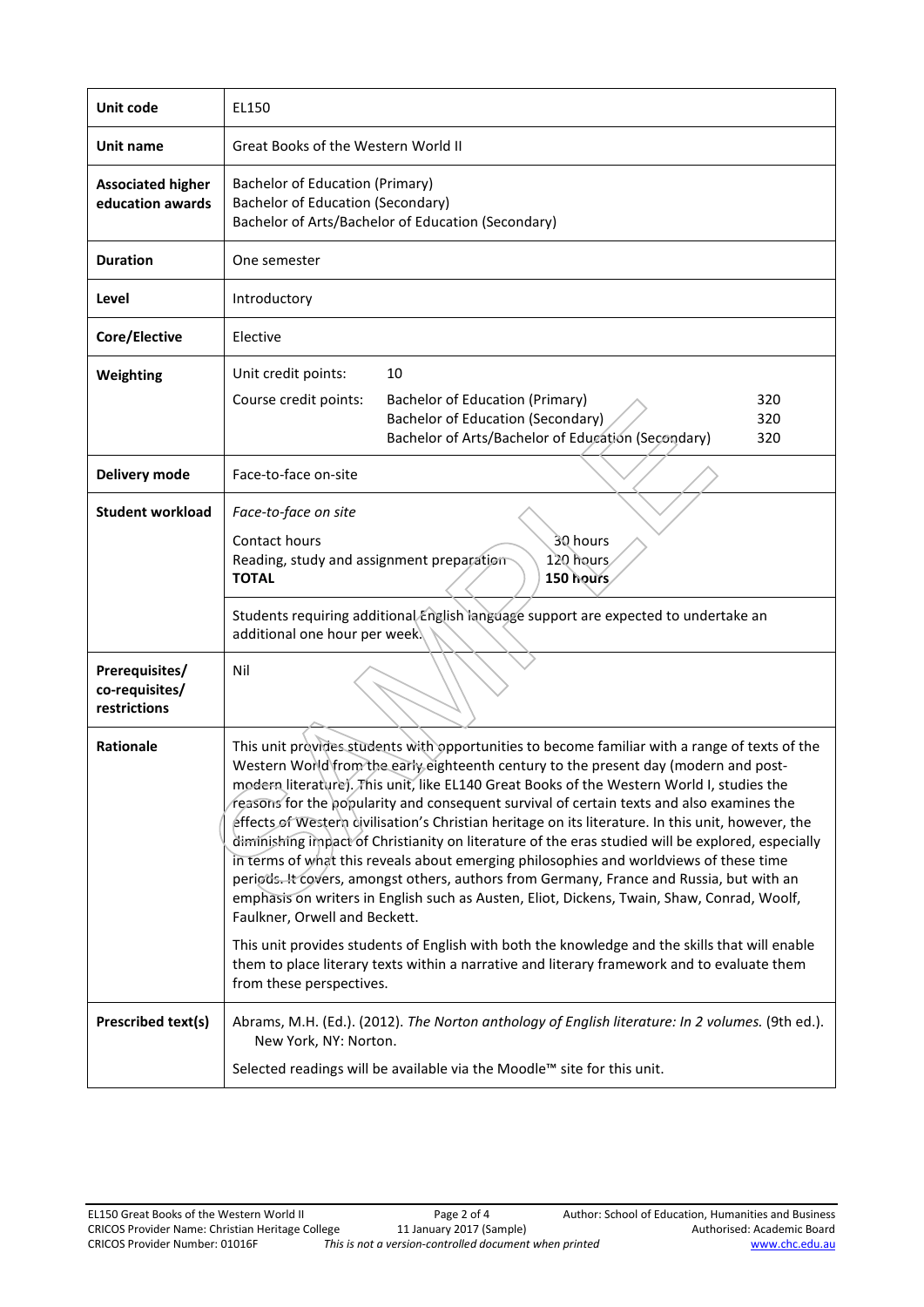| Recommended<br>readings                    | Bloom, H. (Ed.). (2008). Samuel Beckett's Waiting for Godot (new ed.). New York: Bloom's<br>Literary Criticism.                                                                                                                                                                                                                                                                                                                                                                                  |  |  |  |
|--------------------------------------------|--------------------------------------------------------------------------------------------------------------------------------------------------------------------------------------------------------------------------------------------------------------------------------------------------------------------------------------------------------------------------------------------------------------------------------------------------------------------------------------------------|--|--|--|
|                                            | Cowan, L. & Guinness, O. (2000). Invitation to the classics: A guide to books you've always<br>wanted to read (illustrated ed.). Grand Rapids, MI: Baker Books.                                                                                                                                                                                                                                                                                                                                  |  |  |  |
|                                            | Faulkner, W. The sound and the fury (any ed.).                                                                                                                                                                                                                                                                                                                                                                                                                                                   |  |  |  |
|                                            | Habib, R. (2008). Modern literary criticism and theory: A history. Oxford, UK: Blackwell<br>Publishing.                                                                                                                                                                                                                                                                                                                                                                                          |  |  |  |
|                                            | Kennedy, G. A. (Ed.). (2013). The Cambridge history of literary criticism. Cambridge, UK:<br>Cambridge University Press.                                                                                                                                                                                                                                                                                                                                                                         |  |  |  |
|                                            | Reynolds, J. M. (2011). The great books reader: Excerpts and essays on the most influential<br>books in Western civilization. Minneapolis, MN: Bethany House.                                                                                                                                                                                                                                                                                                                                    |  |  |  |
|                                            | Reynolds, J. M. (2009). When Athens meets Jerusalem: An introduction to Classical and<br>Christian thought. Downers Grove, IL: IVP Academic.                                                                                                                                                                                                                                                                                                                                                     |  |  |  |
|                                            | Shaw, G. B. Pygmalion (any ed.).                                                                                                                                                                                                                                                                                                                                                                                                                                                                 |  |  |  |
|                                            | Van Doren, C. (2008). The joy of reading: A passionate guide to 189 of the world's best authors<br>and their works. Naperville, IL: Sourcebooks.                                                                                                                                                                                                                                                                                                                                                 |  |  |  |
|                                            | Veith, G. E. (2013). Reading between the lines: A Christian guide to literature (redesign ed.).<br>Wheaton, IL: Crossway.                                                                                                                                                                                                                                                                                                                                                                        |  |  |  |
|                                            | Wood, N., & Lodge, D. (2013). Modern criticism theory: A reader (3rd ed.). Abingdon, UK:<br>Routledge.                                                                                                                                                                                                                                                                                                                                                                                           |  |  |  |
|                                            | In addition to the resources above, students should have access to a Bible, preferably a<br>modern translation such as The Holy Bible: The New International Version 2011 (NIV) or The<br>Holy Bible: New King James Version (NKIV).                                                                                                                                                                                                                                                             |  |  |  |
|                                            | These and other translations may be accessed free on-line at http://www.biblegateway.com.<br>The Bible app from LifeChurch.tvis also available free for smart phones and tablet devices.                                                                                                                                                                                                                                                                                                         |  |  |  |
| <b>Specialist resource</b><br>requirements | Nil                                                                                                                                                                                                                                                                                                                                                                                                                                                                                              |  |  |  |
| Content                                    | In each of the following topics, emerging genres, themes, subjects, characters and literary<br>theories will be studied:                                                                                                                                                                                                                                                                                                                                                                         |  |  |  |
|                                            | The early-eighteenth century: Augustan literature; Alexander Pope; diversification of<br>genres - political texts, the early novel, drama; Samuel Johnson; Romanticism (Rousseau);<br>the increasing importance of the novel, e.g. Richardson, Fielding<br>The nineteenth century: The novel, e.g. Austen, Thackeray, Dickens, George Eliot<br>$\bullet$<br>The late nineteenth to the early twentieth centuries: Tolstoy, Tennyson, Hopkins, Wilde,<br>$\bullet$<br>Yeats, Joyce, Twain, Conrad |  |  |  |
|                                            | The early twentieth century: Hardy, Shaw, Chekov, Woolf<br>$\bullet$<br>The twentieth century until 1950: DH Lawrence, F Scott Fitzgerald, Faulkner, Orwell; the<br>$\bullet$<br>new media - literature defined/redefined; Literary theory<br>Latter part of the twentieth century: political and gender-based literatures, Modernism<br>$\bullet$<br>The twenty-first century: Postmodernism; the continuing and/or potential power of the<br>$\bullet$<br>literature                           |  |  |  |
|                                            | Criteria for judging a 'Great Book' today and in the future                                                                                                                                                                                                                                                                                                                                                                                                                                      |  |  |  |